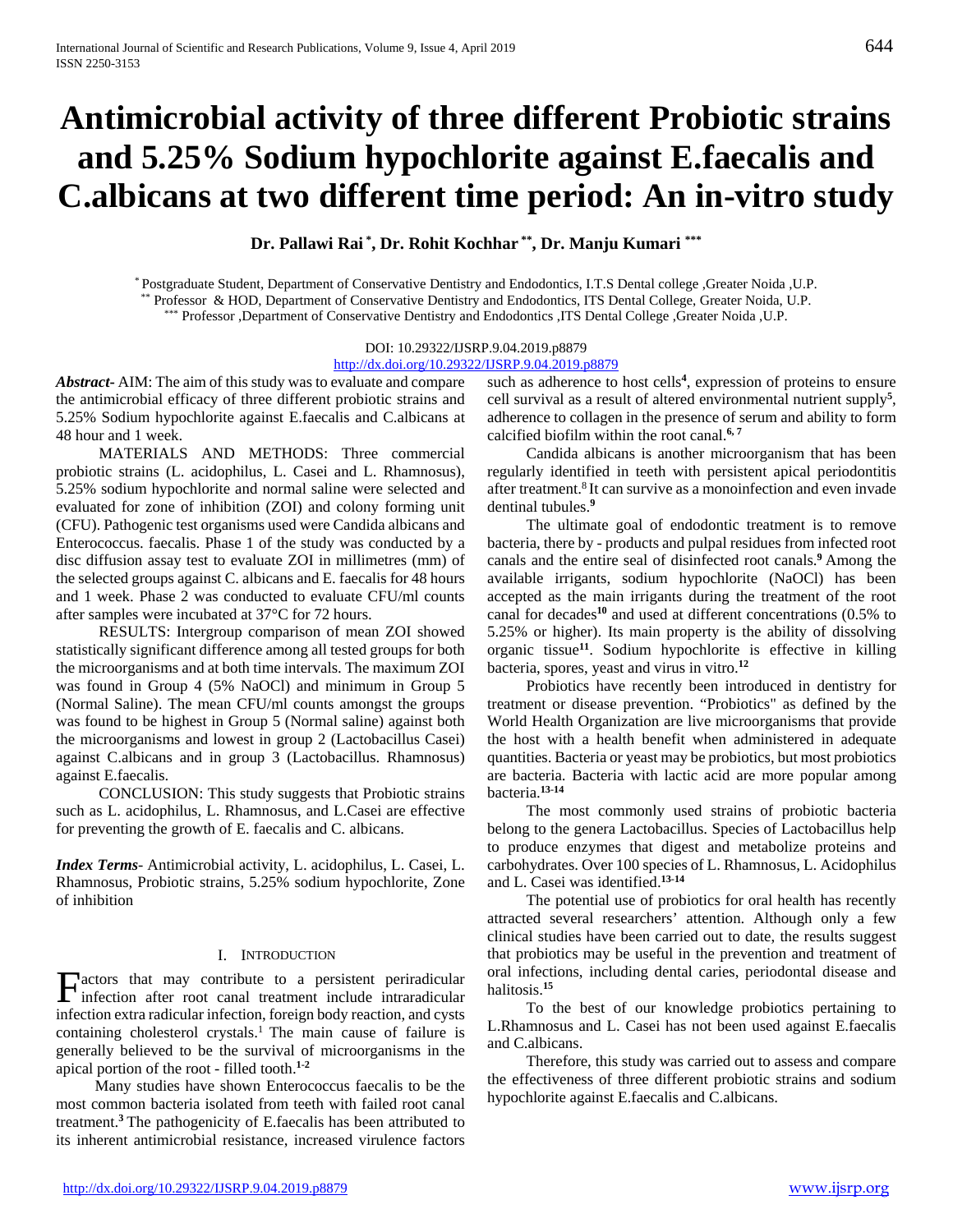The null hypothesis was that different probiotic strains used in this study are not effective in inhibiting the growth of E.faecalis and C.albicans.

## II. MATERIALS AND METHOD

 For the present microbiological study, three commercial probiotic strains and 5.25% Sodium hypochlorite were purchased for utilization in this study.

 The probiotic were delivered in wrapped ice packaging in order to preserve viability of the organisms. Upon arrival, the probiotics were stored in a refrigerator at 30º F.

For evaluating zone of inhibition and colony forming unit counts following groups were selected:

Group 1: Lactobacillus Acidophilus

Group 2: Lactobacillus Casei

Group 3: Lactobacillus. Rhamnosus

Group 4: 5.25% Sodium Hypochlorite

Group 5: Normal Saline

# **Pathogenic strain selection**

 Enterococcus faecalis ATCC 29212 was chosen for this study after extensive literature review, which revealed that this organism possesses multiple properties leading to its key role as an endodontic pathogen. Candida albicans ATCC 10231 was chosen as another pathogenic test organism because of its biphasic nature, which allows it to be the universal co-aggregate in biofilms; it is the most frequently isolated fungus from root filled teeth withapical periodontitis.

Phase 1: Testing for Probiotic, 5.25% sodium hypochlorite and normal saline efficacy against E.faecalis and C.albicans:

 *Lactobacillus* strain was isolated from each of the commercially available probiotic .These strains were further evaluated using different microbiological techniques. The three probiotic groups were extracted according to manufacturer's instructions and incubated for 48 hours. Probiotic samples were then placed in 9ml MRS broth (De Man, Rogosa and Sharpe Broth) and vortexes to insure a homogenous mixture and then set to a 2 McFarland standard.

The pathogenic organisms *E. faecalis* and C. *Albicans* were freshly stocked, placed in 9ml MRS Broth vortexes to insure homogenous mixture, then set to a 1McFarland standard.500 microliters of *E. faecalis and C. Albicans* was plated on 100 mm diameter blood agar plates and Spread with a sterile L-Loop. The sample was incubated for 24 hours to allow growth of a bacterial lawn.

# **Agar Cup Method/Disc diffusion method:**

 Twenty microliters of prepared solution of each test Groups 1,2,3,4 & 5 were placed on filter discs and left for 15 seconds to allow the discs to saturate with the probiotics strain, 5.25% sodium hypochlorite and normal saline on sterile blank paper. The discs were then transferred to the previously grown lawns of the pathogenic test organisms, E.faecalisand *C. albicans*, according to a 5 group template. The test was conducted three times per group against the organisms, *E. faecalis* and *C.albicans* to allow proper statistical analysis. Results for ZOI's were measured with a digital micrometre in mm increments at 48 hours and 168 hours (1 week).

# **Phase 2: Intra-canal delivery vehicle for probiotics:**

 The Poloxamer was dissolved in cold MRS broth at a concentration of 30% by a Magnetic stirrer for 10 to 15 minutes until a homogenous mixture was obtained. The Poloxamer was then sterilized and placed in the refrigerator at  $4^{\circ}$  C until testing was conducted. The MRS broth mixture was utilized for this study.

# **Testing for probiotic/pathogenic organism Poloxamer mixture:**

 Serial dilutions were made by adding 0.1 ml of Poloxamer mix to 9.9 ml sterile saline, followed by serially diluting the mixture by 0.1ml into 9.9 ml sterile saline three times, reaching dilutions of  $10^{-2}$ ,  $10^{-4}$ ,  $10^{-6}$  respectively. Plating was conducted by adding 500 ml of dilutions onto blood agar plates, followed by incubation at 37° C for 72 hours. CFU (colony forming units) were evaluated for all test groups (groups 1 to 5) and compared to controls based upon the dilutions that were performed to reflect the actual number of probiotics and pathogenic organisms in each group.

 Data was analyzed using SPSS version 21. Intergroup comparison was done using Kruskal Wallis test along with post hoc pairwise comparison by Mann Whitney U test. Intragroup comparison was done using Wilcoxon signed rank test. The level of statistical significance was set at 0.05.

# III. RESULTS:

 Table 1 shows intergroup comparison of mean zone of inhition (ZOI) against C.albicans and E.faecalis at 48 hours and 1 week.

 On comparing ZOI between groups at 48 hours and 1 week against C.albicans and E.faecalis, the maximum ZOI was found in Group 4 (5 .25% NaOCl) and minimum in Group 5 (Normal Saline). Intergroup comparison of mean ZOI showed statistically significant difference among all tested groups for both the microorganisms and at both time intervals.

Table 2 & 3 shows intergroup comparison of mean number of colony counts against C.albicans and E.faecalis respectively. The mean number of colony counts amongst the groups against C.albicans was found to be highest in Group 5 (Normal saline) and lowest in group 2 (Lactobacillus Casei).

 Similarly, the mean number of colony counts amongst the groups against E. faecalis was found to be highest in Group 5 (Normal saline) and lowest in group 3 (Lactobacillus. Rhamnosus).

 Intergroup comparison of mean CFU/ml counts against C.albicans and E.faecalis showed that there was statistically significant difference amongst all the groups.

 Intragroup comparison of mean zone of inhibition (ZOI) against E faecalis & C.albicans at 48 hours and at 1 week was statistically insignificant.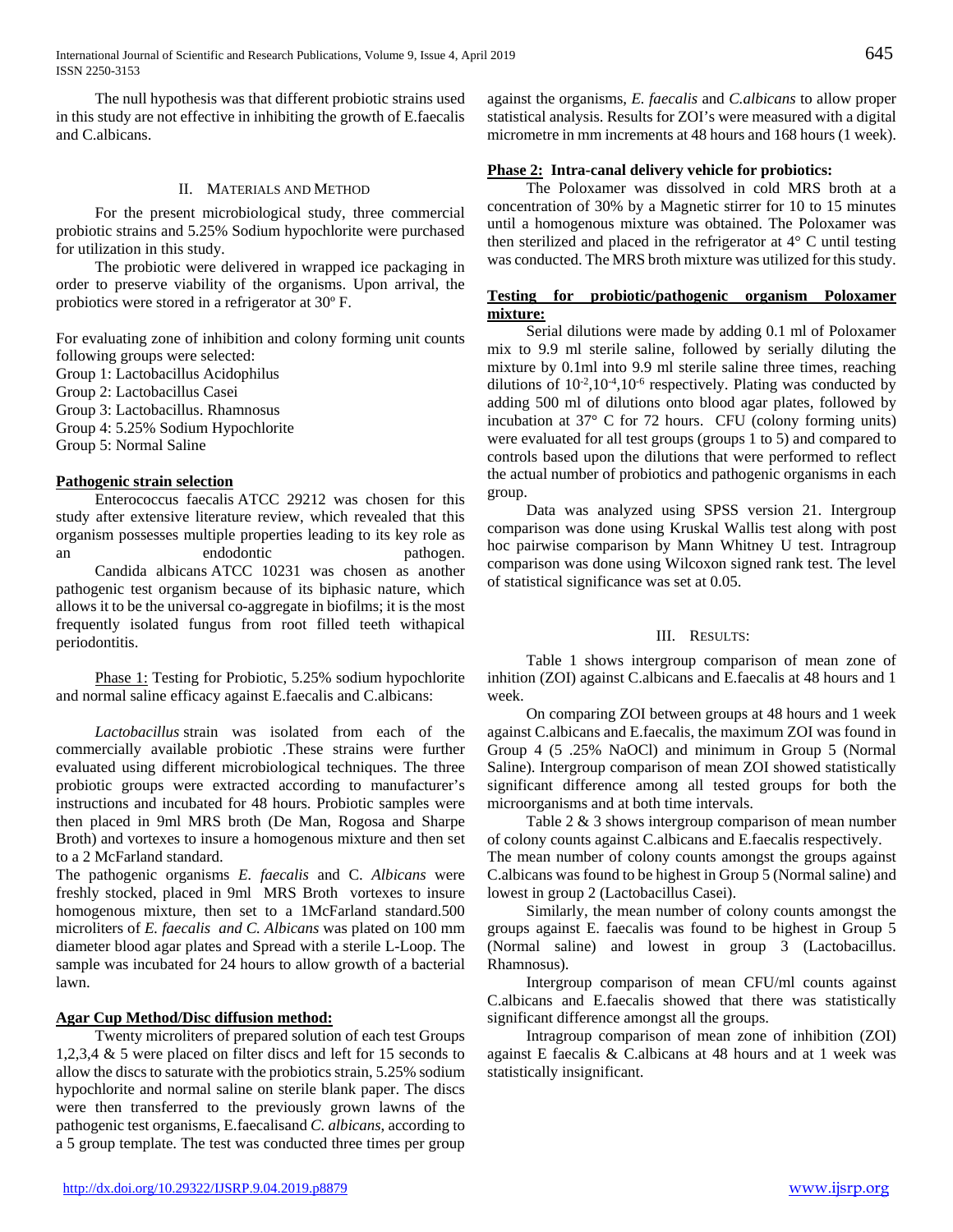#### IV. DISCUSSION:

 It is known that microorganisms in infected root canals include a limited group of species compared to the rest of the normal flora found in the oral cavity. Enterococcus faecalis andCandida albicans are bacterial strains consistently found in endodontic disease after treatment.<sup>1-3</sup>

 In order to maximize the disinfection of the root canal system in infected cases, in particular in the treatment of endodontically treated teeth, the use of intracanal drugs can help reduce the remaining microorganisms and provide an environment conducive to the repair of periapical tissue.16

 An antimicrobial agent that does not cause toxic effects on periapical tissues must be the ideal irrigation solution.17Probiotics have recently been introduced in dentistry to control the growth of some oral microorganisms, including cariogenic species associated with dental caries.In the control of periodontal disease, the oral administration of probiotics was also investigated by reducing plaque levels and inflammation of the gingival.15-16 The most commonly used bacterial strains of Probiotic belong to the genera Lactobacillus and Bifid bacterium.11-16

 In this study, three different probiotic commercial strains of L. acidophilus (Group 1), L. Rhamnosus (Group 2) and L. Casei (Group 3) were used.

 In the present study normal saline was completely ineffective against E.faecalis and C.albicans at both time periods. This finding was similar to Bohora and others findings<sup>17</sup>. As an antimicrobial agent, they found saline to be completely ineffective.

 The null hypothesis was rejected in the present study, since all three Probiotic strains (L.acidophillus, L.Rhamnosus and L. Casei) inhibited the growth of E faecalis and C Albicans at both time periods.

 The reason could be due to release of organic acid by probiotics into the bacterial cell and disrupting the regular metabolism. They also produce hydrogen peroxide that causes cell wall rupture and bacteriocins that inhibit DNA and other protein structures.<sup>18</sup> Geier<sup>19</sup> reported that Probiotic kills pathogens by producing bacteriocins and acids / peroxides and altering the pH of the local environment. Probiotics also compete with carbohydrates required for metabolism and remove gram negative bacteria from the organism by producing fatty acids with toxic effects.18 Fatty acid can disrupt the external membranes of gram - negative pathogens that inhibit the growth of pathogen.20- 22

 Till date very few studies have been done were Probiotics were checked against endodontic pathogens.

 Similar to our results, Seifelnasr**<sup>23</sup>** found three probiotic strains in their study, i.e. L.acidophillus, Rhamnosus and Casei to be effective against E faecalis and C Albicans. Contrary to our results, Hammad**<sup>24</sup>** has shown that lactobacillus strains have no inhibitory effect on E.faecalis. Montecinos and others**<sup>25</sup>** examined the relationship between Rhamnosus probioticstrain during the Biofilm formation. They found that probiotic strain interfered in vitro with the E faecalis biofilm formation, thereby intensifying the growth of E. faecalis biofilm. Bohora and others<sup>26</sup> and Mcgroarty and others<sup>27</sup> evaluated the effectiveness of Lactobacillus strains in preventing the growth of E. faecalis and observed that Lactobacilli had an inhibitory effect on the growth of E. faecalis. Hasslöf and others**<sup>28</sup>**investigated the ability of different lactobacilli strains, to inhibit growth of C.albicans in vitro. Their result showed that Rhamnosus displayed a slight inhibition of C.albicans. Among previous human clinical studies, Lactobacillus Rhamnosus<sup>29</sup> could inhibit the oral cariogenic bacteria. In another study it was found that Rhamnosus could reduce the prevalence of yeast in elder persons.**<sup>30</sup>**Similar study was done by Kraft-Bodi and others<sup>31</sup> found a statistically significant reduction in the prevalence of high Candida counts in the probiotic group containing Lactobacillus strains but not in the placebo group. Contrary to this study, Ahola and others**<sup>32</sup>**observed no significant difference between effects of probiotic and those of control cheese on salivary Candida counts. Denkova and others**<sup>29</sup>** in their study observed lactobacilli strains to restrain the growth of C.albicans and by the 72 hour of co-cultivation the pathogen retained high concentration of viable cells.

 In our study Group 4 (5.25% NaOCl) showed highest zone of inhibition than Group 1, 2, 3 and 5 against E faecalis and C albicans.

 This could be due to hypochlorous acid released from NaOCl which is responsible for bacteria inactivation. Hypochlorous acid disrupts oxidative phosphorylation and other membrane-associated activities as well as DNA synthesis.**11,12**  Vienna and others**<sup>33</sup>**showed that resistant microorganism, C Albicans, was killed in vitro in 15 s by 5.25% NaOCl. Siqueira and others<sup>9</sup> using E faecalis infected root canals demonstrated the superior antibacterial affect against root canal bacteria by Sodium hypochlorite in comparison with physiological saline.

#### V. CONCLUSION

Within the limitation of this study, it can be concluded that:

- I. All probiotic strains used were able to inhibit growth of E. faecalis and C Albicans at both time periods.
- II. Against E. faecalis and C. Albicans, 5.25 % NaOCl showed significantly higher zone of inhibition followed by all probiotic strains at both time periods.
- III. There was insignificant difference in zone of inhibition at 48 hours and 1 week.

 This in vitro study demonstrated that probiotics show a potential in root canal therapy, but further in vitro and in vivo studies are needed to determine its full potential against different endodontic infections.

## **REFERENCES**

Charles H.Stuart,Schwartz SA,Thomas J. Beeson, Christopher B, Owatz. Enterococcus faecalis: It's Role in Root Canal Treatment Failure and Current Concepts in Retreatment. J Endod, 2006, 32(2):93-98.

Johal S, Baumgartner JC, Marshall JG. Comparison of the antimicrobial efficacy of 1.3% NaOCl/BioPure MTAD to 5.25% NaOCl/15% EDTA for root canal irrigation. J Endod, 2007, 33(1):48-51.

Nair PNR. Pathogenesis of Apical Periodontitis and the Causes of Endodontic Failures P.N.R. Nair 2004 on the causes of persistent apical periodontitis. Int Endod J. 2006 Apr; 39(4):249-8.

Peciuliene V, Maneliene R,Balcikonyte E,Drukteinis S, Rutkunas R. Microorganisms in root canal infections: a review. Stomatologija, 2008, 10(1):4-9. Halkai R, Mithra N. Hegde, Halkai K. Enterococcus Faecalis can survive extreme challenges – overview. J of Health Sciences, 2006, 2(3):49-53.

Kanumuru NR.Endodontic Biofilm - A Review: Inter J of Scientific Res, 2013, 2(12):45-51.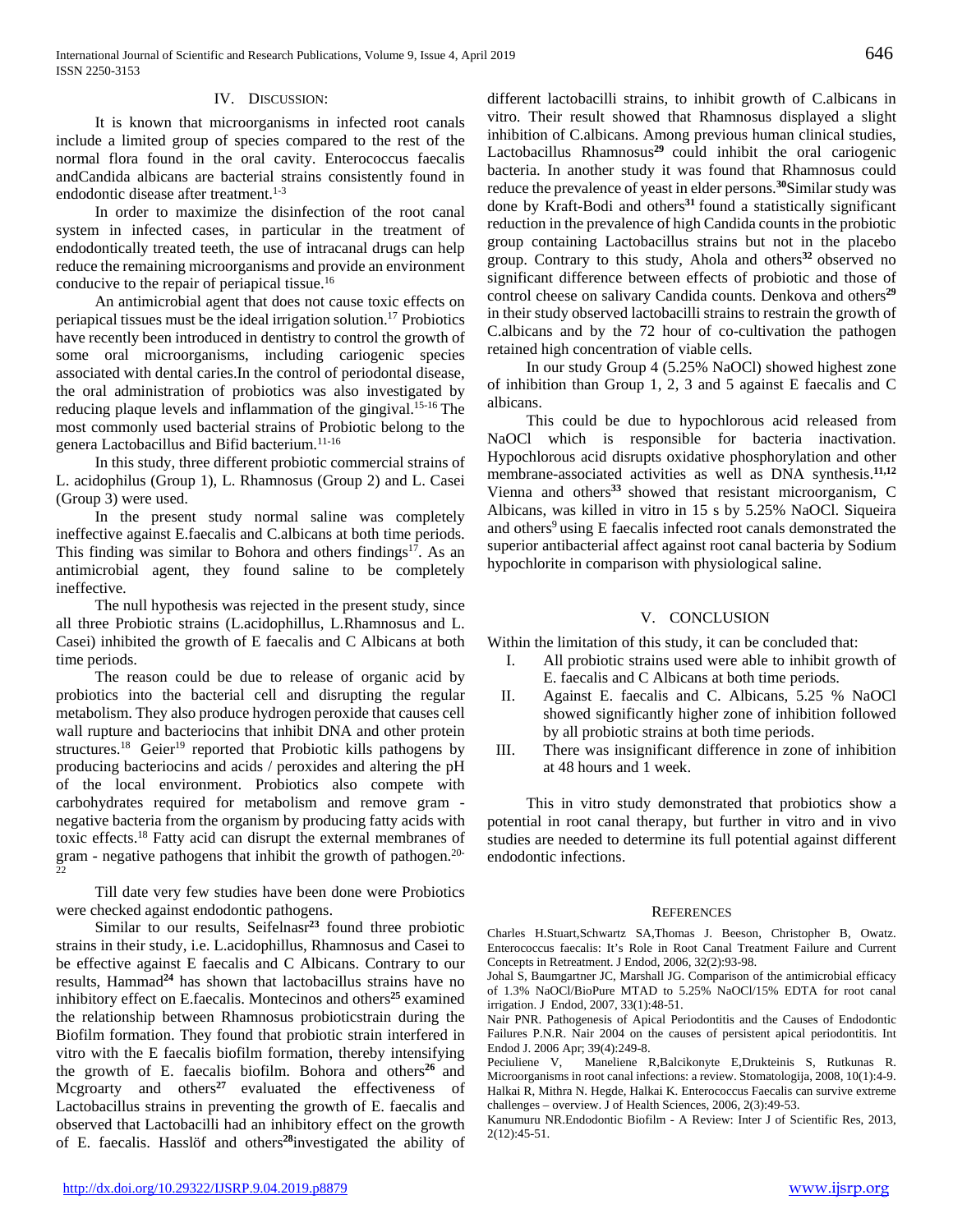Gajan EB, Aghazadeh M, Abashov R, Milani AS, Moosavi Z. Microbial Flora of Root Canals of Pulpally-infected Teeth: Enterococcus faecalis a Prevalent Species J Dent Res Dent Clin, 2009, 3(1):24–27.

Ghogre P. Endodontic Mycology: A New Perspective of Root Canal Infection. J Dent Sci, 2014, 2(1):43-50.

Siqueira JF Jr1, Sen BH. Fungi in endodontic infections. Oral Surg Oral Med Oral Pathol Oral Radiol Endod 2004; 97:632-41.

Seelan RG, Kumar A, Jonathan R, Maheswari U, Raja J. Comparative evaluation of effect of different irrigation solutions against Enterococcus faecalis: A polymerase chain reaction- based study. J Pharm Bioallied Sci, 2015, 7(2):576–79. Baumgartner JC1, Cuenin PR. Efficacy of several concentrations of sodium hypochlorite for root canal irrigation. J Endod, 1992, 18(12):605-12.

Echeveri D, Alderete D. In vitro Antibacterial Effect of 2% Chlorhexidine against Enterococcus faecalis in Dentin Previously irrigated with 5% Sodium Hypochlorite. Int J Odontostomat 2015; 9(1):25-9.

Jayaram P,Chatterjee A,Raghunathan V.Probiotics in the treatment of periodontal disease: A systematic review.J Indian Soc Periodontol,2016,20(5):488–95.

Faujdar SS, Mehrishi P, Bishnoi S and Sharma A. Role of Probiotics in human health and disease. Int.J.Curr.Microbiol.App.Sci (2016) 5(3): 328-344.

Robert P,Allaker,Abish S,Stephen Curr. Use of Probiotics and Oral Health Report. Curr Oral Health Rep. 2017; 4(4): 309–318.

Ashraf H, Samiee M, Eslami G, Hosseini MRG. Presence of Candida Albicans in Root Canal System of Teeth Requiring Endodontic Retreatment with and without Periapical Lesions J Endod , 2007, 2(1): 24–28.

Pinheiro ET,Mayer MPA. Enterococcus faecalis in Oral Infections. J Interdiscipl Med Dent, 2015, 3:160 65.

18. Bohora A1, Kokate S. Evaluation of the Role of Probiotics in Endodontic Treatment: A Preliminary Study.J Int Soc Prev Community Dent, 2017.7(1):46-51. 19. Geier MS, Butler RN and Howarth GS. Infl ammatory bowel disease: Current insights into pathogenesis and new therapeutic options; probiotics, prebiotics and synbiotics. Int J Food Microbiol. 2007 Apr 1; 115(1):1-11.

Joshi CP, Khedkar SU, Karde PA, Patil AG, Dani NH. Potential Antibacterial Activity of Probiotics against Endodontic Pathogens: An In-Vitro Pilot Study. Int J Sci Res 2017; 6(9):56-61.

Mahasneh SA, Mahasneh AM. Probiotics: A Promising Role in Dental Health.. Dent J (Basel). 2017 Dec; 5(4): 26.

Pujia AM, Costacurta M, Fortunato L, Merra G, Cascapera S, Calvani M, Gratteri. The probiotics in dentistry: a narrative review. Eur Review Med Pharma Sci 2017; 21:1405-12.

Seifelnasr Khaled. A preliminary study evaluating potential probiotic use in endodontic. Master's thesis. West Virginia University. ProQuest Dissertations and Thesis.

Khan H.Probiotics Use in Endodontic Therapy; Dissertation and Thesis 2014.

Montecinos FEM,Jofre FM,Amêndola I,Goncalves CR, Leao MVP,Santos SSFD.Relationship between the probiotic Lactobacillus rhamnosus and Enterococcus faecalis during the biofilm formation. Afr. J. Microbiol. Res, 2016, 10(31), 1182-86.

Bohora AA, Kokate SR.Good Bugs vs Bad Bugs: Evaluation of Inhibitory Effect of Selected Probiotics against Enterococcus faecalis. J Contemp Dent Prac, 2017, 18(4): 312-16

Jacqueline A, Mcgroarty, Reid G. Inhibition of Enterococci by Lactobacillus species in vitro. J Microb Eco Health Dis 1988; 1(2):15-19.

Hasslöf P, Hedberg M, Twetman S, Blicks CS. Growth inhibition of oral mutans Streptococci and candida by commercial probiotic lactobacilli – An in vitro study. BMC Oral Health, 10 Artn 1810.1186/1472-6831-10-18.

Denkova R, Yanakieva V, Denkova Z, Nikolova V, RadevaV. In Vitro Inhibitory Activity of Bifidobacterium and Lactobacillus Strains against Candida Albicans. Bulgarian J Vet Med 2013; 16(3):186−97.

Vilelaa SFG, Barbosaa JO, Rossonia RD, Santosa JD, Pratab MCA, Anbidera AL.Lactobacillus acidophilus ATCC 4356 inhibits biofilm formation by C. albicans and attenuates the experimental candidiasis in Galleria mellonella Simone. J Dent Res, 2014; 46(7):44-5.

Kraft-Bodi E, Jørgensen MR, Keller MK, Kragelund C, Twetman S. Effect of Probiotic Bacteria on Oral Candida in Frail Elderly. J Dent R, 2015; 9(6):33-9.

Ahola AJ, Yli-Knuuttila H, Suomalainen T, Poussa T, Ahlstro¨m A,Meurman JH et al. (2002). Short-term consumption of probiotic containing cheese and its effect on dental caries risk factors. Arch Oral Biol 47, 799–804.

Vianna ME ,Gomes BP, Berber VB, Zaia AA, Ferraz CC, Souza FJ. In vitro evaluation of the antimicrobial activity of chlorhexidine and sodium hypochlorite. Int Endod J 2004; 42:288–302.

#### **AUTHORS**

**First Author** – Dr. Pallawi Rai, postgraduate student **Second Author** – Dr. Rohit Kochhar, MDS **Third Author** – Dr. Manju Kumari, MDS

**Correspondence Author** – Dr. Pallawi Rai Department of Conservative Dentistry and Endodontics, ITS Dental College, Greater Noida, U.P. Phone numbers:9891951087 E-mail address: pallaveerai@gmail.com

## **Table 1 shows intergroup comparison of mean zone of inhition (ZOI) against C.albicans and E.faecalis at 48 hours and 1 week**

| <b>Antimicrobial Agents</b>       | <b>C.albicans</b>         |                      | E.faecalis                |                         |
|-----------------------------------|---------------------------|----------------------|---------------------------|-------------------------|
|                                   | $ZOI$ (mm)<br>At 48 hours | ZOI(mm)<br>At 1 week | $ZOI$ (mm)<br>At 48 hours | $ZOI$ (mm)<br>At 1 week |
| Group1:Lactobacillus Acidophilus  | $5.6867^{\rm A}$          | $6.2533^{B}$         | $5.1433^{\circ}$          | 6.6700 <sup>D</sup>     |
| Group2: Lactobacillus Casei       | 2.4333 <sup>A</sup>       | 2.2233B              | 3.8433 <sup>C</sup>       | 4.9667 $p$              |
| Group3: Lactobacillus. Rhamnosus  | 1.0067 <sup>A</sup>       | 1.0333B              | $1.1633$ <sup>C</sup>     | 3.3667 <sup>D</sup>     |
| Group4: 5.25% Sodium Hypochlorite | 9.0267 <sup>A</sup>       | 9.1367 <sup>B</sup>  | $11.5267^{\circ}$         | 10.1467 <sup>D</sup>    |
| Group5: Normal Saline             | $0^{\rm A}$               | $0^{\text{B}}$       | $0^{\rm c}$               | 0 <sup>D</sup>          |

Values with same letters indicate statistically significant differences

## **Table 2 shows intergroup comparison of mean number of colony counts against C.albicans at 72 hours.**

| <b>Organisms</b> | <b>GROUP 1</b> | <b>GROUP 2</b> | <b>GROUP 3</b> | <b>GROUP4</b> | <b>Control</b> | Avg |
|------------------|----------------|----------------|----------------|---------------|----------------|-----|
|                  |                |                |                |               | cfu/ml         |     |